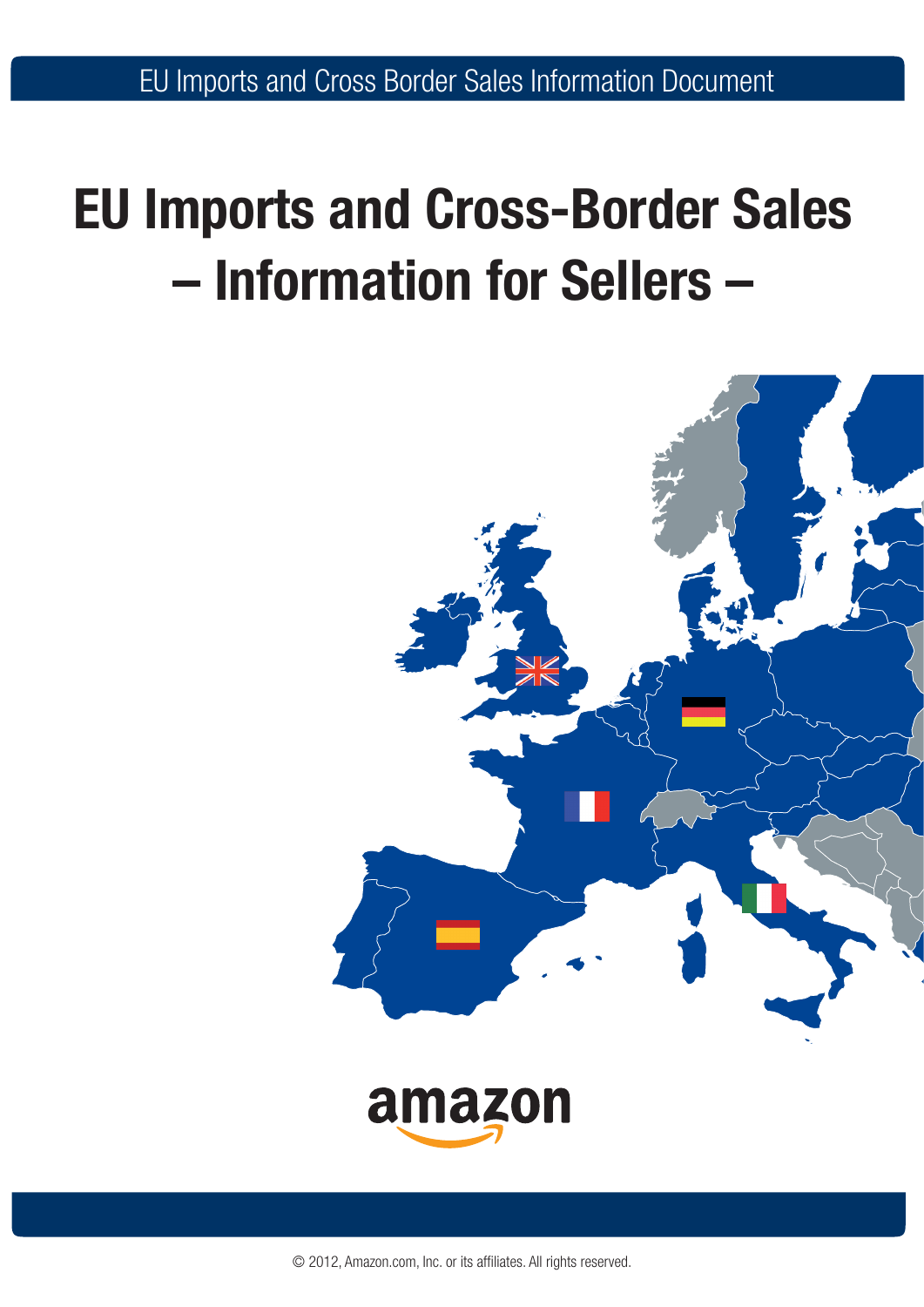# EU Imports and Cross Border Sales Information Document

This document provides information on some important issues that may affect you as a seller when you import products into the EU or sell products cross-border within the EU.

The page is divided into four parts:

- General Topics (Customs, Tax, Intellectual Property etc.)
- Marks and Labels
- Environment, Health and Safety
- Product Compliance

This page serves information purposes only and by no means constitutes legal advice and should not be a substitute for advice from legal counsel, tax/customs advisers, etc. It remains your sole responsibility to comply with any EU and EU Member State<sup>1</sup> laws as well as any obligations towards Amazon (in particular those contained in an applicable seller service agreement, such as the [Amazon Services Europe Business](https://sellercentral-europe.amazon.com/gp/help/external/help-popup.html/ref=ag_1791_cont_200885980?itemID=1791)  [Solutions Agreement](https://sellercentral-europe.amazon.com/gp/help/external/help-popup.html/ref=ag_1791_cont_200885980?itemID=1791) or a Merchants@Amazon Program Agreement, or our [International Seller Rules\)](https://sellercentral-europe.amazon.com/gp/seller/registration/participationAgreement.html/ref=ag_xx_cont_200885980?itemID=200404870&language=en_GB). The below list of EU issues is not exhaustive and the information available at the links provided has not been prepared, reviewed or approved by Amazon in any way and may be incomplete, inaccurate or out-dated.

#### GENERAL TOPICS

- • Customs
- Taxation
- Reporting Obligations
- Intellectual Property Rights
- Parallel Importation
- Copyright Levies
- Export Controls

1 Austria, Belgium, Bulgaria, Cyprus, Czech Republic, Denmark, Estonia, Finland, France, Germany, Greece, Hungary, Ireland, Italy, Latvia, Lithuania, Luxembourg, Malta, Netherlands, Poland, Portugal, Romania, Slovakia, Slovenia, Spain, Sweden, United Kingdom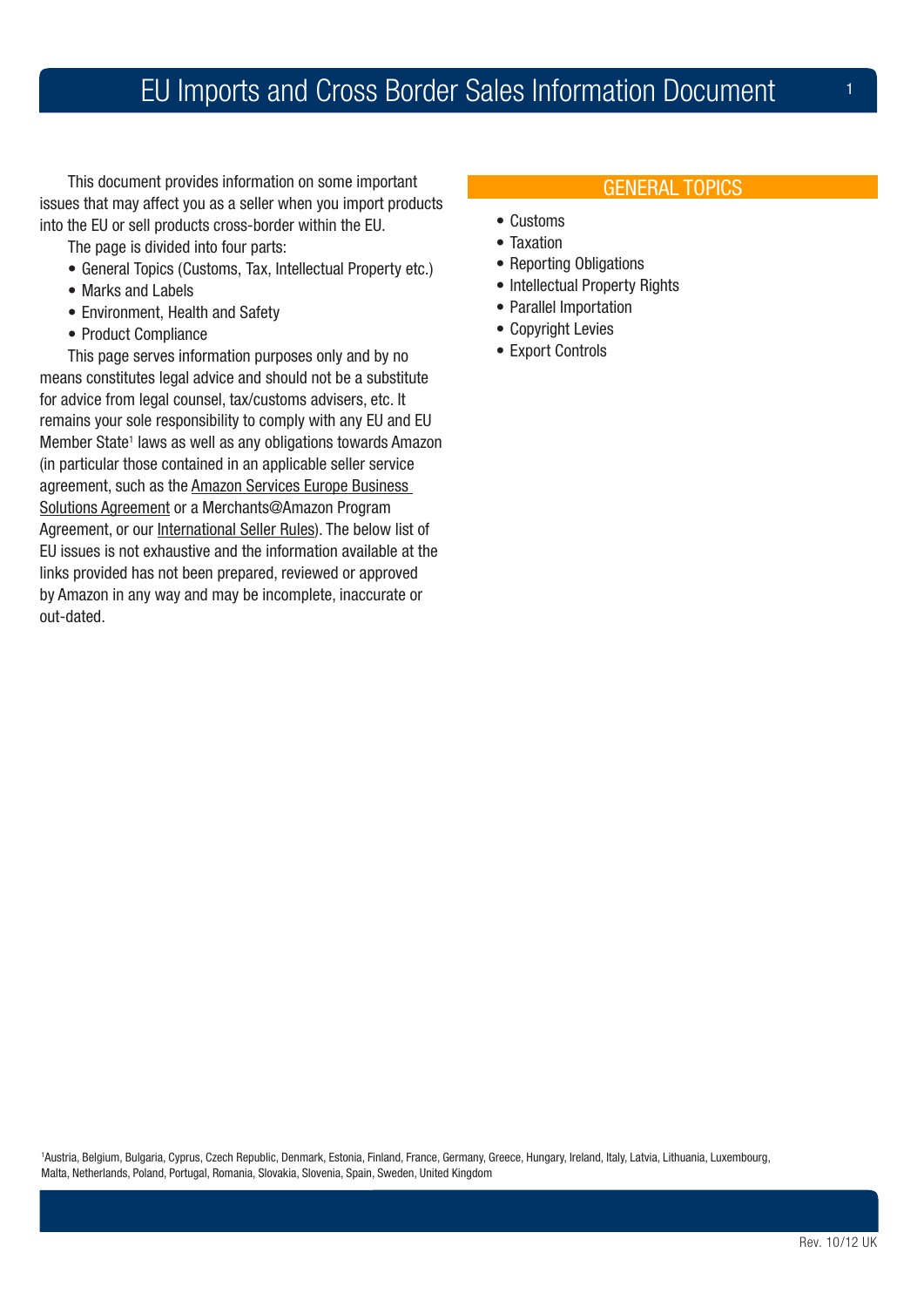# **Customs**

When you import goods into the EU, you must comply with all customs laws and regulations in the EU. The EU Customs Union consists of all EU Member States and a number of surrounding countries. You are not authorized to import goods in the name of Amazon or to show Amazon as the declarant, importer of record, or consignee on any customs documentation.

The following links contain useful information on EU customs procedures and duties payable (the first link provides model transactions):

**EU:** http://ec.europa.eu/ecip/

**UK:**<http://www.hmrc.gov.uk/customs/arriving/arrivingnoneu.htm> **Germany:** [http://www.german-business-portal.info/](http://www.german-business-portal.info/GBP/Navigation/en/Business-Information/Tax-and-Duty/duties,did=146228.html) [GBP/Navigation/en/Business-Information/Tax-and-Duty/](http://www.german-business-portal.info/GBP/Navigation/en/Business-Information/Tax-and-Duty/duties,did=146228.html)

[duties,did=146228.html](http://www.german-business-portal.info/GBP/Navigation/en/Business-Information/Tax-and-Duty/duties,did=146228.html)

[http://www.zoll.de/b0\\_zoll\\_und\\_steuern/a0\\_zoelle/b0\\_](http://www.zoll.de/b0_zoll_und_steuern/a0_zoelle/b0_erfassung_warenverkehr/index.html) [erfassung\\_warenverkehr/index.html](http://www.zoll.de/b0_zoll_und_steuern/a0_zoelle/b0_erfassung_warenverkehr/index.html)

#### **France:**

http://www.douane.gouv.fr/page.asp?id=580 http://www.douane.gouv.fr/menu.asp?id=170 **Spain:**<http://www.plancameral.org/cameral/marcoppx.asp> **Italy:** [http://www.agenziadogane.it/wps/wcm/connect/Internet/](http://www.agenziadogane.it/wps/wcm/connect/Internet/ed/) [ed/](http://www.agenziadogane.it/wps/wcm/connect/Internet/ed/)

# **Taxation**

This section contains some basic information about VAT when you are selling in the EU. For any tax advice, please consult your tax advisor. In this subsection, we will address:

- • Value Added Tax / General
- Registering for VAT Number and filing VAT returns
- Registering for VAT in Multiple Countries
- Distance Selling Threshold
- VAT Invoicing
- More Information on Taxation

**EU:** http://ec.europa.eu/taxation\_customs/taxation/vat/ index\_en.htm

**UK:** [http://www.businesslink.gov.uk/bdotg/action/detail?itemId=](http://www.businesslink.gov.uk/bdotg/action/detail?itemId=1083238557&type=RESOURCES) [1083238557&type=RESOURCES](http://www.businesslink.gov.uk/bdotg/action/detail?itemId=1083238557&type=RESOURCES)

**Germany:** [http://www.german-business-portal.info/GBP/](http://www.german-business-portal.info/GBP/Navigation/en/Business-Information/Tax-and-Duty/sales-taxation,did=146240.html) [Navigation/en/Business-Information/Tax-and-Duty/sales](http://www.german-business-portal.info/GBP/Navigation/en/Business-Information/Tax-and-Duty/sales-taxation,did=146240.html)[taxation,did=146240.html](http://www.german-business-portal.info/GBP/Navigation/en/Business-Information/Tax-and-Duty/sales-taxation,did=146240.html)

[http://www.bundesfinanzministerium.de/nn\\_298/DE/](http://www.bundesfinanzministerium.de/nn_298/DE/Wirtschaft__und__Verwaltung/Steuern/Veroeffentlichungen__zu__Steuerarten/Umsatzsteuer/node.html?__nnn=true)

Wirtschaft und Verwaltung/Steuern/Veroeffentlichungen zu Steuerarten/Umsatzsteuer/node.html? nnn=true

**France:** http://www2.impots.gouv.fr/dresg/gb-accueil.htm

**Spain:** [http://www.aeat.es/AEAT.internet/Inicio\\_es\\_ES/](http://www.aeat.es/AEAT.internet/Inicio_es_ES/Aduanas_e_Impuestos_Especiales/Aduanas_e_Impuestos_Especiales.shtml) Aduanas e Impuestos Especiales/Aduanas e Impuestos [Especiales.shtml](http://www.aeat.es/AEAT.internet/Inicio_es_ES/Aduanas_e_Impuestos_Especiales/Aduanas_e_Impuestos_Especiales.shtml)

**Italy:** http://www.agenziaentrate.gov.it/wps/portal/entrate/home

#### **Value Added Tax / General**

Value Added Tax (VAT) is a consumption tax and may be assessed on the value added to goods and services in the European Union.

When selling products into the EU or from one EU Member State to another, you should be aware that the tax rate can be different from country to country. If you transfer your own goods from one EU country to another or if FBA transfers your goods from a fulfilment centre into another country where your products were stored, the transfer may also be treated as a transaction subject to VAT. You are responsible for meeting any VAT obligations that apply, including VAT obligations in the Amazon marketplace website locations, the country to which you are delivering or shipping your products, or any other countries. If you import products into the EU, you may be obliged to pay VAT the moment the goods enter the EU (and in the destination country where you ship the goods). VAT is usually payable in the member state of import by the declarant. You will be liable for the import VAT at the time of delivery of the goods, unless you have entered into an arrangement with your supplier for the import VAT to be included in the price of the goods, and for the supplier to discharge the obligation by making a payment to the relevant tax authority.

If you are a company not established in the EU and ship your products from a non-EU country directly to a customer in an EU country, or you ship your products into an EU fulfilment Centre, please consult your tax advisor to assess import and VAT obligations you may have.

Goods sold for export to customers outside of the EU VAT may not be subject to EU VAT.

#### **Registering for a VAT Number and filing VAT returns**

When you sell your products in the EU, you may need to charge VAT. You may need to request a VAT registration number, file VAT returns and pay the VAT you collected from your customer to the tax authorities.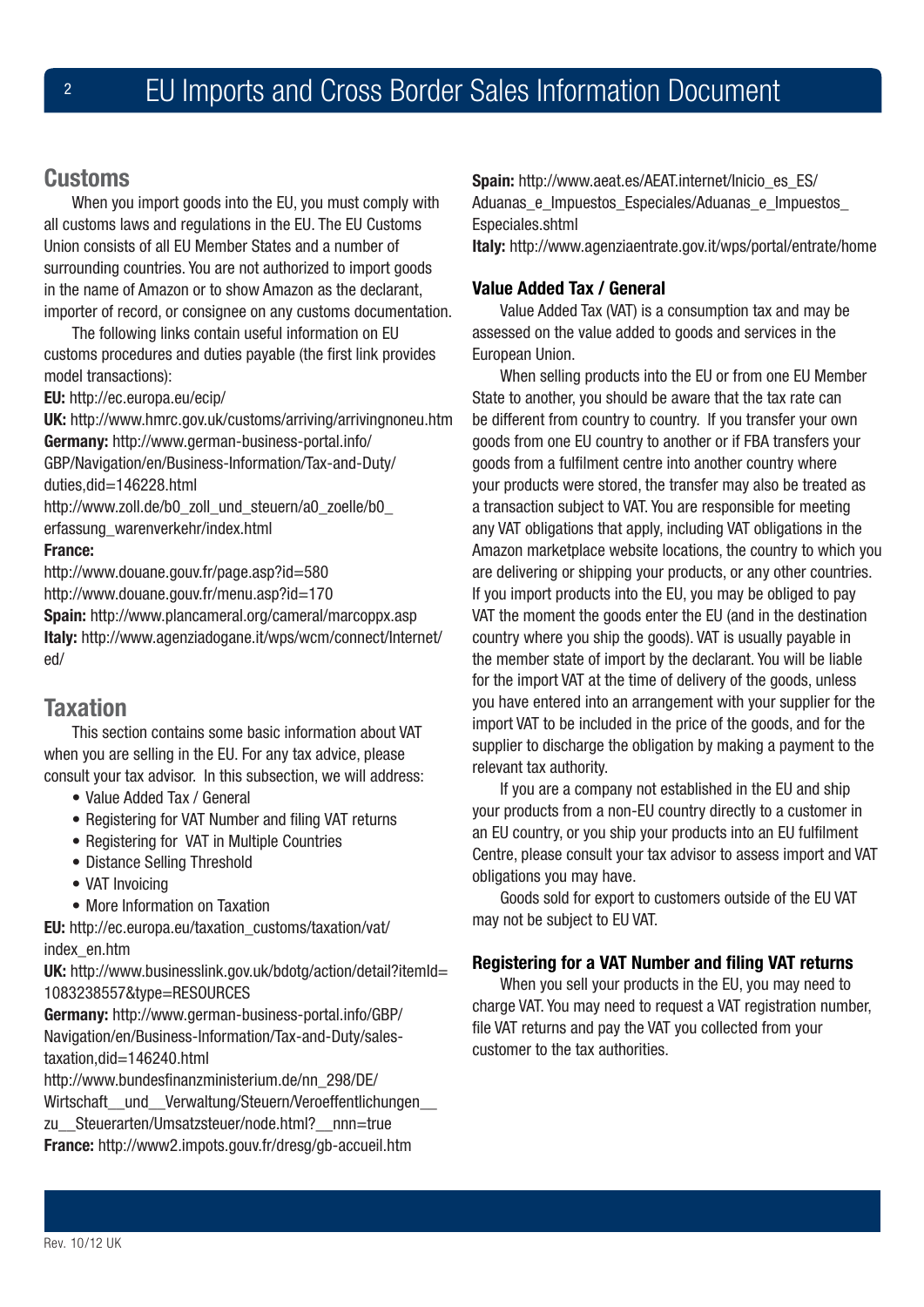In most EU countries, you can register online on the tax authority's website for the country where you want to register. Most of these websites provide the VAT information in English. The website will usually provide an online form for registering or a PDF form you can download to complete and return by mail. If there is no provision for registering online, you can find out where to go to register for a VAT number. After you have submitted your request for a VAT number, you may also be sent forms to sign and return via regular mail.

Registering for VAT may lead to a number of associated compliance requirements, including the need to file reports and issue VAT invoices.

#### **Registering for VAT in Multiple Countries**

Registering for VAT may be required depending on the level of your sales as well as where your inventory is stored. You should consult your tax advisors as to your VAT registration requirements based on your individual seller set up.

When you sell to customers out of your inventory stored in the EU, you probably will be required to file VAT returns in the country from where you ship your products but you may be required to file VAT returns in the country where you ship your products to (when exceeding the threshold for so-called "distance selling").

#### **Distance Selling Threshold**

Distance selling is when you sell goods from one European Union country to customers in another EU country where, generally speaking, these customers are private individuals without undertaking any business activity for VAT purposes.

The "distance selling threshold" is a value established by each country in the EU in Euro or in the local currency. If your sales that you ship from another country into a country are over that country's threshold, you must VAT register in that country. You are responsible to report, collect, and pay the VAT in that country.

Please note that the distance selling threshold is not a sum total of all your sales across the EU.

Each EU country has a distance selling threshold, and the thresholds vary from country to country. Refer to the tax authority for the country where you want to sell your products to verify the distance selling threshold.

#### **Reporting Obligations**

In addition to filing your VAT return, you may have reporting requirements when you ship your products cross-border within the EU (transferring your own goods or sales to buyers). For example, there may be so-called European Sales Listings and Intrastat Listings that you may need to file in the country of dispatch as well as the country of arrival of your product. These listings may include such information as the country you ship your products from, the country you ship your products to and information about your products.

**EU:** [http://europa.eu/legislation\\_summaries/](http://europa.eu/legislation_summaries/internal_market/single_market_for_goods/free_movement_goods_general_framework/l11011a_en.htm)

[internal\\_market/single\\_market\\_for\\_goods/](http://europa.eu/legislation_summaries/internal_market/single_market_for_goods/free_movement_goods_general_framework/l11011a_en.htm)

[free\\_movement\\_goods\\_general\\_framework/l11011a\\_en.htm](http://europa.eu/legislation_summaries/internal_market/single_market_for_goods/free_movement_goods_general_framework/l11011a_en.htm) **UK:** [https://www.uktradeinfo.com/index.cfm?task=aboutIntrastat](https://www.uktradeinfo.com/index.cfm?task=aboutIntrastat&hasFlashPlayer=true) [&hasFlashPlayer=true](https://www.uktradeinfo.com/index.cfm?task=aboutIntrastat&hasFlashPlayer=true)

**Germany:** [http://www.destatis.de/jetspeed/portal/cms/Sites/](http://www.destatis.de/jetspeed/portal/cms/Sites/destatis/Internet/DE/Navigation/IntraExtrahandel/Intrahandel/Intrahandel.psml) [destatis/Internet/DE/Navigation/IntraExtrahandel/Intrahandel/](http://www.destatis.de/jetspeed/portal/cms/Sites/destatis/Internet/DE/Navigation/IntraExtrahandel/Intrahandel/Intrahandel.psml) [Intrahandel.psml](http://www.destatis.de/jetspeed/portal/cms/Sites/destatis/Internet/DE/Navigation/IntraExtrahandel/Intrahandel/Intrahandel.psml)

**France:** http://www.douane.gouv.fr/page.asp?id=3252 **Spain:** [http://www.aeat.es/AEAT.internet/Inicio\\_es\\_ES/](http://www.aeat.es/AEAT.internet/Inicio_es_ES/Aduanas_e_Impuestos_Especiales/Intrastat/Intrastat.shtml) [Aduanas\\_e\\_Impuestos\\_Especiales/Intrastat/Intrastat.shtml](http://www.aeat.es/AEAT.internet/Inicio_es_ES/Aduanas_e_Impuestos_Especiales/Intrastat/Intrastat.shtml) **Italy:** http://www.intrastat.biz

#### **Vat Invoicing**

In many EU countries, customers expect a VAT invoice. VAT laws in the country where the customer is located may require you to provide a VAT invoice, and customers' expectations usually go beyond the law. In Germany and Italy, for example, customers expect an invoice for high-value items without seller being required to provide one.

#### **More Information on Taxation**

In this section, we have provided you with a general overview of VAT. Please see the following links for more information on taxation:

**EU:** [http://ec.europa.eu/taxation\\_customs/taxation/vat/](http://ec.europa.eu/taxation_customs/taxation/vat/index_en.htm) [index\\_en.htm](http://ec.europa.eu/taxation_customs/taxation/vat/index_en.htm)

> http://ec.europa.eu/taxation\_customs/resources/ documents/taxation/vat/traders/vat\_community/ vat\_in\_ec\_annexi.pdf

**UK:** [http://www.businesslink.gov.uk/bdotg/action/detail?it](http://www.businesslink.gov.uk/bdotg/action/detail?itemId=1083238557&type=RESOURCES) [emId=1083238557&type=RESOURCES](http://www.businesslink.gov.uk/bdotg/action/detail?itemId=1083238557&type=RESOURCES)

<http://www.hmrc.gov.uk/briefs/vat/brief3112.htm>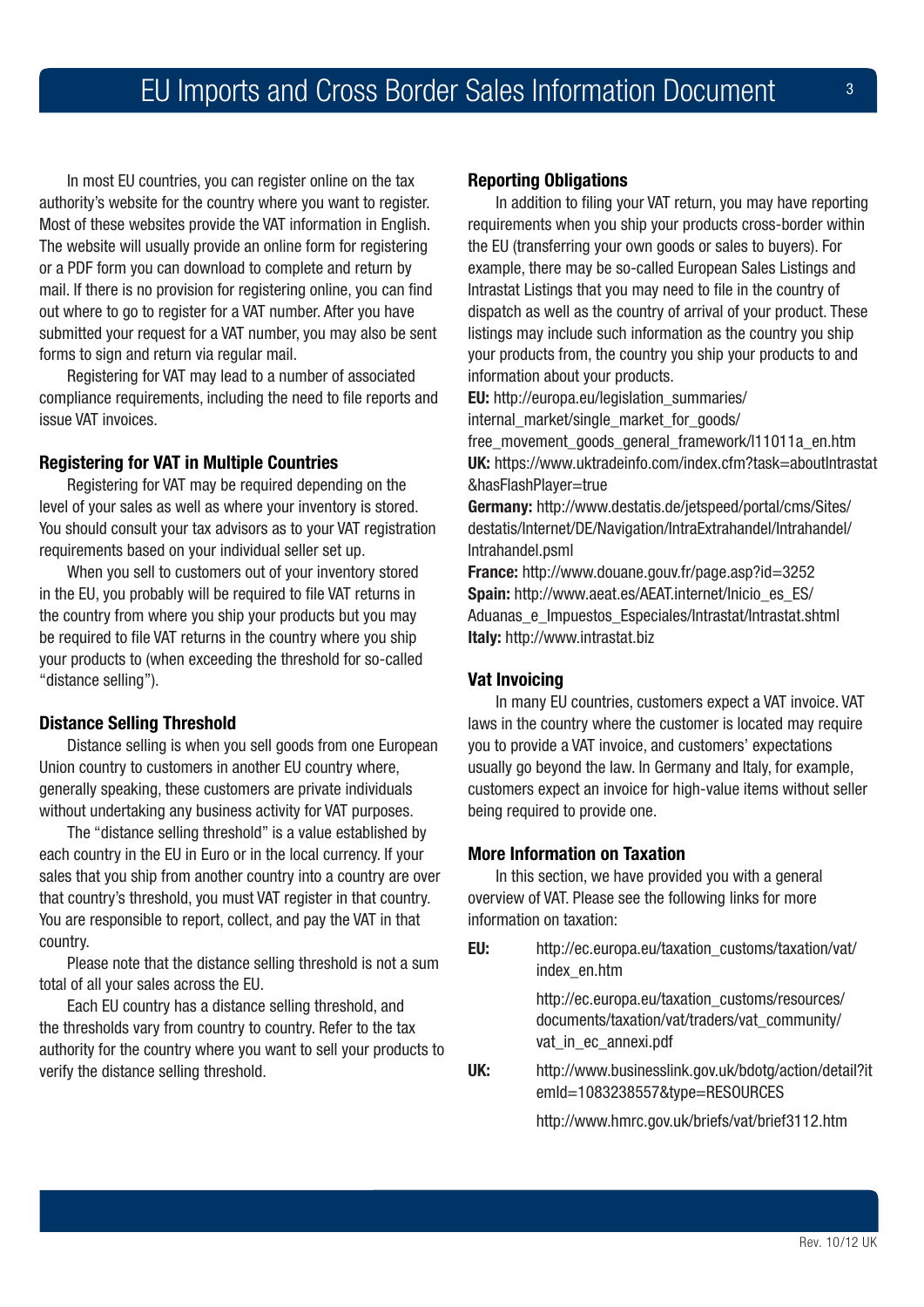**Germany:** [http://www.bzst.de/DE/Steuern\\_International/USt\\_](http://www.german-business-portal.info/GBP/Navigation/en/Business-Information/Tax-and-Duty/sales-taxation,did=146240.html) im In und Ausland/Merkblatt USt Inland Ausland. [pdf?\\_\\_blob=publicationFile](http://www.german-business-portal.info/GBP/Navigation/en/Business-Information/Tax-and-Duty/sales-taxation,did=146240.html) 

> [http://www.steuerliches-info-center.de/DE/](http://www.bundesfinanzministerium.de/nn_298/DE/Wirtschaft__und__Verwaltung/Steuern/Veroeffentlichungen__zu__Steuerarten/Umsatzsteuer/node.html?__nnn=true) [SteuerrechtFuerInvestoren/Unternehmen\\_Ausland/](http://www.bundesfinanzministerium.de/nn_298/DE/Wirtschaft__und__Verwaltung/Steuern/Veroeffentlichungen__zu__Steuerarten/Umsatzsteuer/node.html?__nnn=true) [Umsatzsteuer/umsatzsteuer\\_node.html](http://www.bundesfinanzministerium.de/nn_298/DE/Wirtschaft__und__Verwaltung/Steuern/Veroeffentlichungen__zu__Steuerarten/Umsatzsteuer/node.html?__nnn=true)

- **France:** <http://www2.impots.gouv.fr/dresg/gb-accueil.htm>
- **Spain:** [http://www.aeat.es/AEAT.internet/Inicio\\_es\\_ES/](http://www.aeat.es/AEAT.internet/Inicio_es_ES/Aduanas_e_Impuestos_Especiales/Aduanas_e_Impuestos_Especiales.shtml ) Aduanas e Impuestos Especiales/Aduanas e [Impuestos\\_Especiales.shtml](http://www.aeat.es/AEAT.internet/Inicio_es_ES/Aduanas_e_Impuestos_Especiales/Aduanas_e_Impuestos_Especiales.shtml )
- **Italy:** [http://www.agenziaentrate.gov.it/wps/portal/entrate/](http://www.agenziaentrate.gov.it/wps/portal/entrate/home) [home](http://www.agenziaentrate.gov.it/wps/portal/entrate/home)

Please consult with your tax advisor for VAT advice

# **Intellectual Property Rights**

You should ensure that you have all intellectual property rights (e.g. patents, trademarks or copyrights) necessary for listing your products in the EU or selling them cross-border within the EU. You may need to have the permission of the brand owner to sell their products in a given EU Member State in order to avoid an infringement of intellectual property rights (e.g. because your licence to the intellectual property is only valid for a particular country). In particular, your products must not be counterfeits or illegal parallel imports.

You should investigate the law governing intellectual property for every country where you want to list your products because your rights in intellectual property may only be valid for a particular country. In addition, you may want to protect your own intellectual property in the EU.

You may find more information at the following links. **UK:** http://www.ipo.gov.uk/pro-home.htm

**Germany:** [http://www.grur.de/en/links/links.html](http://www.grur.de/en/links/links.html http://www.dpma.de/english/index.html)

[http://www.dpma.de/english/index.html](http://www.grur.de/en/links/links.html http://www.dpma.de/english/index.html)

**France:** [http://www.inpi.fr/fr/l-inpi/nos-ressources-](http://www.inpi.fr/fr/l-inpi/nos-ressources-documentaires.html)

[documentaires.html](http://www.inpi.fr/fr/l-inpi/nos-ressources-documentaires.html)

**Spain:** [http://www.mcu.es/propiedadInt/CE/PropiedadIntelectual/](http://www.mcu.es/propiedadInt/CE/PropiedadIntelectual/Derechos.html) [Derechos.html](http://www.mcu.es/propiedadInt/CE/PropiedadIntelectual/Derechos.html)

**Italy:** http://www.ufficiobrevetti.it/

# **Parallel Importation**

Trade mark owners may be able use their trade mark rights to prevent re-sale in the EEA of genuine branded goods sourced from outside the European Economic Area (EEA) $<sup>2</sup>$ , even if the</sup> non-EEA seller has purchased the goods outside the EEA from an authorised distributor or the trade mark owner.

However, the trade mark owner's rights may generally be "exhausted" (i.e. the trade mark owner can no longer rely on its trade mark rights) in respect of goods placed within the EEA by the trade mark owner or with the trade mark owner's "consent". The "consent" must in principle relate to each individual product imported and sold in the EEA. Trade mark rights may therefore generally not be exhausted simply by the proprietor having consented to the sale of other, identical branded goods within the EEA.

Even when the goods have been placed in the EEA by the trade mark owner or with the trade mark owner's consent, under certain circumstances the trade mark owner may have "legitimate reasons" for objecting to the re-sale of the branded goods.

Situations which may qualify as "legitimate reasons" include, but may not be limited to:

- the branded goods have been altered by the reseller;
- the branded goods have been repackaged by the reseller; or
- the reseller's advertising of the goods in some way denigrates the goods or the trade mark.

Whether trade mark owners may use their trade mark rights to prevent re-sale in the EEA depends on the specific circumstances of each case and we strongly recommend that you consult legal counsel to determine whether your products may be legitimately sold in the EEA.

# **Copyright Levies**

You may be required to report and remit copyright levies on certain reprographic devices (such as copiers, MP3 players or DVD recorders) and blank media (such as blank DVDs or memory cards) in the EU Member States in which you sell your products. The laws and the levy rates vary from country to country. More information is available at the following links. **Germany:** https://www.gema.de/zpue

**France:** http://www.copiefrance.fr/ll\_supports.htm **Spain:** http://www.sgae.es/ **Italy:** http://www.siae.it

2 The EEA consists of the 27 EU Member States (see footnote 1) plus Iceland, Liechtenstein and Norway.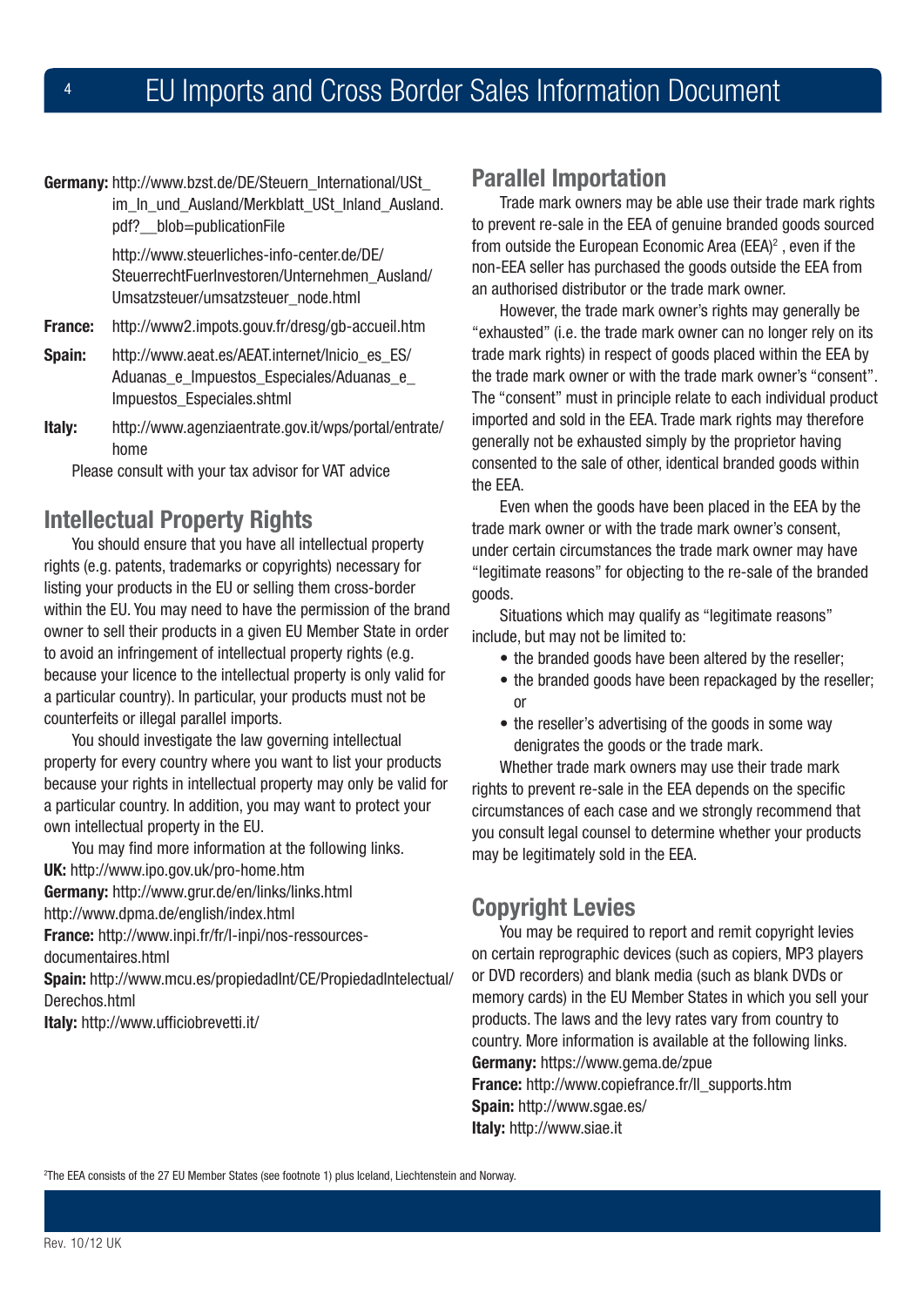# **Export Controls**

Your products may be subject to export controls in the country from where they are dispatched (for example, "dualuse" items that may have both commercial and military applications, such as certain products with encryption functionality).

**US:** http://www.bis.doc.gov/licensing/exportingbasics.htm EU: [http://ec.europa.eu/trade/creating-opportunities/](http://ec.europa.eu/trade/creating-opportunities/trade-topics/dual-use/) [trade-topics/dual-use/](http://ec.europa.eu/trade/creating-opportunities/trade-topics/dual-use/)

#### MARKS AND LABELS

- "CE" Marking
- Other EU Marks and Labels

### **"CE" Marking**

The "CE" mark is a mandatory conformance mark on many products (e.g. low voltage equipment, medical devices, toys, personal protective equipment, etc.). By attaching the "CE" marking the manufacturer declares that the product is in conformity with the requirements of the applicable EU directives. More information is available at the following links.

EU: [http://export.gov/europeanunion/](http://export.gov/europeanunion/eustandardsandcertification/index.asp)

[eustandardsandcertification/index.asp](http://export.gov/europeanunion/eustandardsandcertification/index.asp)

[http://europa.eu/legislation\\_summaries/other/l21013\\_en.htm](http://europa.eu/legislation_summaries/other/l21013_en.htm) [http://europa.eu/legislation\\_summaries/internal\\_market/](http://europa.eu/legislation_summaries/internal_market/single_market_for_goods/technical_harmonisation/l10141_en.htm) [single\\_market\\_for\\_goods/technical\\_harmonisation/](http://europa.eu/legislation_summaries/internal_market/single_market_for_goods/technical_harmonisation/l10141_en.htm) [l10141\\_en.htm](http://europa.eu/legislation_summaries/internal_market/single_market_for_goods/technical_harmonisation/l10141_en.htm)

**UK:** http://www.bis.gov.uk/policies/business-sectors/ environmental-and-product-regulations/product-regulation/ ce-marking-faqs

**Germany:** [http://www.german-business-portal.info/GBP/](http://www.german-business-portal.info/GBP/Navigation/en/Business-Information/norms-and-standards.html) [Navigation/en/Business-Information/norms-and-standards.html](http://www.german-business-portal.info/GBP/Navigation/en/Business-Information/norms-and-standards.html) **France:** [http://www.economie.gouv.fr/directions\\_](http://www.economie.gouv.fr/directions_services/dgccrf/documentation/fiches_pratiques/fiches/marquage_ce.htm)

[services/dgccrf/documentation/fiches\\_pratiques/fiches/](http://www.economie.gouv.fr/directions_services/dgccrf/documentation/fiches_pratiques/fiches/marquage_ce.htm) [marquage\\_ce.htm](http://www.economie.gouv.fr/directions_services/dgccrf/documentation/fiches_pratiques/fiches/marquage_ce.htm)

**Spain:** [http://www.marcado-ce.com/marcado\\_ce/](http://www.marcado-ce.com/marcado_ce/procedimientos/marcado.asp) [procedimientos/marcado.asp](http://www.marcado-ce.com/marcado_ce/procedimientos/marcado.asp)

# **Other EU Marks and Labels**

There are many other marks and labels in the EU (e.g. for textiles, products in contact with food, recycling) which you may be required to display on your products and/or packaging. Often product labelling is required to be in the language of the EU Member State where the product is sold. The following links provide you with helpful information on mandatory and voluntary marks and labels in the EU:

**EU:** http://europa.eu/legislation\_summaries/consumers/ product\_labelling\_and\_packaging/index\_en.htm **Germany:** http://europa.eu/legislation\_summaries/consumers/ product\_labelling\_and\_packaging/index\_de.htm **Spain:** http://cec.consumo-inc.es/cec/secciones/ayuda/ Derechos/Espana/Derechos/Etiquetado\_es.asp **France:** http://www.economie.gouv.fr/directions\_services/ dgccrf/documentation/fiches\_pratiques/fiches/etiquetage\_ alimentaire.htm

#### ENVIRONMENT, HEALTH & SAFETY

- Chemicals REACH / CLP
- Electrical and Electronical Equipment WEEE / RoHS
- • Batteries
- Packaging and Packaging Waste

# **Chemicals – REACH / CLP**

REACH is the EU regulation on chemicals and their safe use. It deals with the Registration, Evaluation, Authorisation and Restriction of Chemical substances. Under the REACH regulation, one of the things a manufacturer and importer may be required to do is to gather certain information on the properties of the chemical substances in their products, and to register the information in a central database run by the European Chemicals Agency (ECHA).

In addition to REACH, the Regulation for Classification, Labelling and Packaging of Substances and Mixtures (CLP Regulation) may apply to your products. The CLP Regulation incorporates the classification criteria and labelling rules agreed at UN level, the so-called Globally Harmonised System of Classification and Labelling of Chemicals (GHS). GHS is based on the principle that the same hazards should be described and labelled in the same way all around the world.

**EU:** http://ec.europa.eu/environment/chemicals/reach/reach\_ intro.htm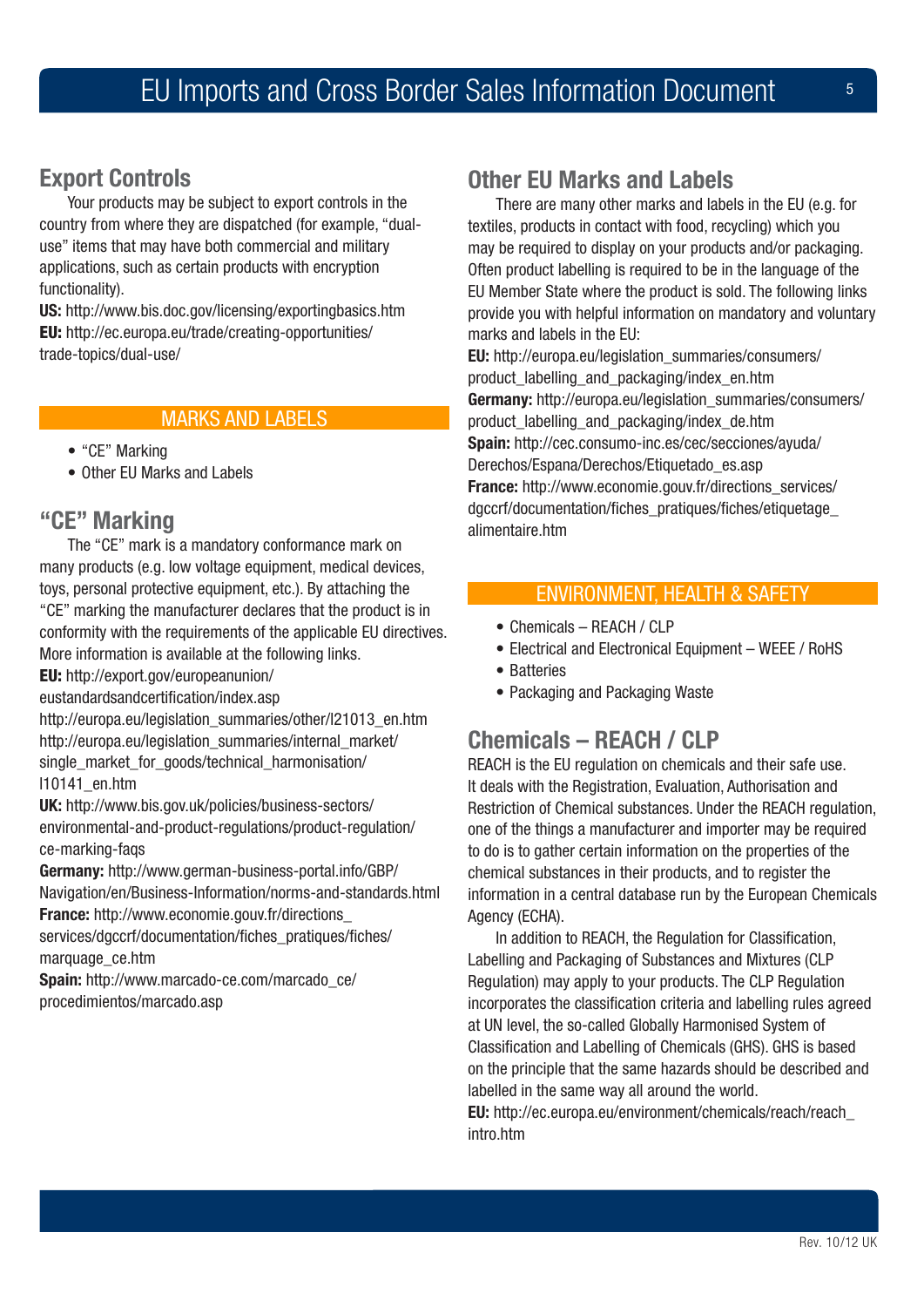# <sup>6</sup> EU Imports and Cross Border Sales Information Document

http://ec.europa.eu/environment/chemicals/ghs/index\_en.htm http://echa.europa.eu/reachit\_en.asp

UK: http://www.reach-clp-helpdesk.de/reach/en/Homepage.html **Germany:** [http://www.umweltbundesamt.de/chemikalien-e/](http://www.umweltbundesamt.de/chemikalien-e/index.htm) [index.htm](http://www.umweltbundesamt.de/chemikalien-e/index.htm)

**France:** [http://www.developpement-durable.gouv.fr/spip.](http://www.developpement-durable.gouv.fr/spip.php?page=article&id_article=4591) [php?page=article&id\\_article=4591](http://www.developpement-durable.gouv.fr/spip.php?page=article&id_article=4591)

Spain: http://www.portalreach.info/

**Italy:** [http://www.minambiente.it/home\\_it/menu.html?mp=/](http://www.minambiente.it/home_it/menu.html?mp=/menu/menu_attivita/&m=REACH.html&lang=it) [menu/menu\\_attivita/&m=REACH.html&lang=it](http://www.minambiente.it/home_it/menu.html?mp=/menu/menu_attivita/&m=REACH.html&lang=it)

# **Electrical and Electronical Equipment – WEEE / RoHS**

If you are selling electrical or electronic equipment, you may be subject to the EU legislation concerning Restrictions of the use of Hazardous Substances (RoHS) and/or the collection and recycling of Waste Electrical and Electronic Equipment (WEEE).

Some requirements of the WEEE regulations which you may be subject to:

- Display the "crossed-out wheeled bin" symbol on your products. The symbol indicates that the product should not be disposed of as normal waste, but rather in specific recycling centres.
- Join an authorized WEEE collection and recycling scheme in any EU Member State in which you sell applicable products.

**EU:** http://ec.europa.eu/environment//waste/weee/index\_en.htm **UK:** [http://www.environment-agency.gov.uk/business/topics/](http://www.environment-agency.gov.uk/business/topics/waste/32084.aspx) [waste/32084.aspx](http://www.environment-agency.gov.uk/business/topics/waste/32084.aspx)

**Germany:** [http://de.wikipedia.org/wiki/](http://de.wikipedia.org/wiki/Elektro-_und_Elektronikger%C3%A4tegesetz)

Elektro- und Elektronikger%C3%A4tegesetz

**France:** [http://www.developpement-durable.gouv.fr/Dechets-d](http://de.wikipedia.org/wiki/Elektro-_und_Elektronikger%C3%A4tegesetz)[equipements-electriques,12039.html](http://de.wikipedia.org/wiki/Elektro-_und_Elektronikger%C3%A4tegesetz)

**Spain:** http://www.mityc.es/industria/RAEE/Paginas/Index.aspx **Italy:** http://www.cdcraee.it/GetHome.pub\_do

# **Batteries**

If you sell batteries or products with batteries incorporated within, you may be subject to the Battery Directive. The Battery Directive imposes specific obligations on producers and distributors of batteries. Some requirements of this regulations which you maybe be subject to:

• Display the "crossed-out wheeled bin" symbol on your batteries. The symbol indicates that the battery should not be disposed of as normal waste, but rather in specific recycling centres.

• Join an authorised battery collection and recycling scheme in any EU Member State in which you sell your batteries.

For more information, visit the following websites

**EU:** http://ec.europa.eu/environment/waste/batteries/index.htm **UK:** [http://www.environment-agency.gov.uk/business/](http://www.environment-agency.gov.uk/business/regulation/101529.aspx) [regulation/101529.aspx](http://www.environment-agency.gov.uk/business/regulation/101529.aspx)

**Germany:** [http://www.umweltbundesamt.de/abfallwirtschaft/](http://www.umweltbundesamt.de/abfallwirtschaft/battg/index.htm) [battg/index.htm](http://www.umweltbundesamt.de/abfallwirtschaft/battg/index.htm)

**France:** [http://www.developpement-durable.gouv.fr/spip.](http://www.developpement-durable.gouv.fr/spip.php?page=article&id_article=12041) [php?page=article&id\\_article=12041](http://www.developpement-durable.gouv.fr/spip.php?page=article&id_article=12041)

**Spain:** [http://www.mityc.es/industria/pilas/legislacion/Paginas/](http://www.mityc.es/industria/pilas/legislacion/Paginas/obligaciones.aspx) [obligaciones.aspx](http://www.mityc.es/industria/pilas/legislacion/Paginas/obligaciones.aspx)

**Italy:** http://www.minambiente.it

# **Packaging and Packaging Waste**<br>Packaged products you sell in the EU must comply with

the EU Packaging and Packaging Waste regulations. Some requirements of this regulations which you may be subject to:

- Join an authorised packaging collection and recycling scheme in any EU Member State in which you sell your products.
- Display recycling symbols on your packaging (e.g. the "Green Dot" symbol).

For more information, visit the following websites:

**EU:** http://ec.europa.eu/environment/waste/packaging/ index\_en.htm

**UK:** [http://www.environment-agency.gov.uk/business/topics/](http://www.environment-agency.gov.uk/business/topics/waste/32206.aspx) [waste/32206.aspx](http://www.environment-agency.gov.uk/business/topics/waste/32206.aspx)

**Germany:** [http://www.umweltbundesamt.de/abfallwirtschaft-e/](http://www.umweltbundesamt.de/abfallwirtschaft-e/index.htm) [index.htm](http://www.umweltbundesamt.de/abfallwirtschaft-e/index.htm)

[http://www.german-business-portal.info/GBP/Navigation/en/](http://www.german-business-portal.info/GBP/Navigation/en/Business-Information/import-regulations,did=146918.html) [Business-Information/import-regulations,did=146918.html](http://www.german-business-portal.info/GBP/Navigation/en/Business-Information/import-regulations,did=146918.html) **France:** [http://www.developpement-durable.gouv.fr/IMG/pdf/](http://www.developpement-durable.gouv.fr/IMG/pdf/emballages.pdf) [emballages.pdf](http://www.developpement-durable.gouv.fr/IMG/pdf/emballages.pdf)

**Spain:** [http://www.ecoembes.com/en/gestion-del-envase/](http://www.ecoembes.com/en/gestion-del-envase/Pages/gestion-del-envase.aspx) [Pages/gestion-del-envase.aspx](http://www.ecoembes.com/en/gestion-del-envase/Pages/gestion-del-envase.aspx)

**Italy:** http://www.minambiente.it

#### PRODUCT COMPLIANCE

- General Product Safety
- Plugs and Voltage
- DVDs, Blu-ray Discs and Video Games
- Toys
- Medical Devices
- • Pharmaceuticals and Cosmetics
- • Food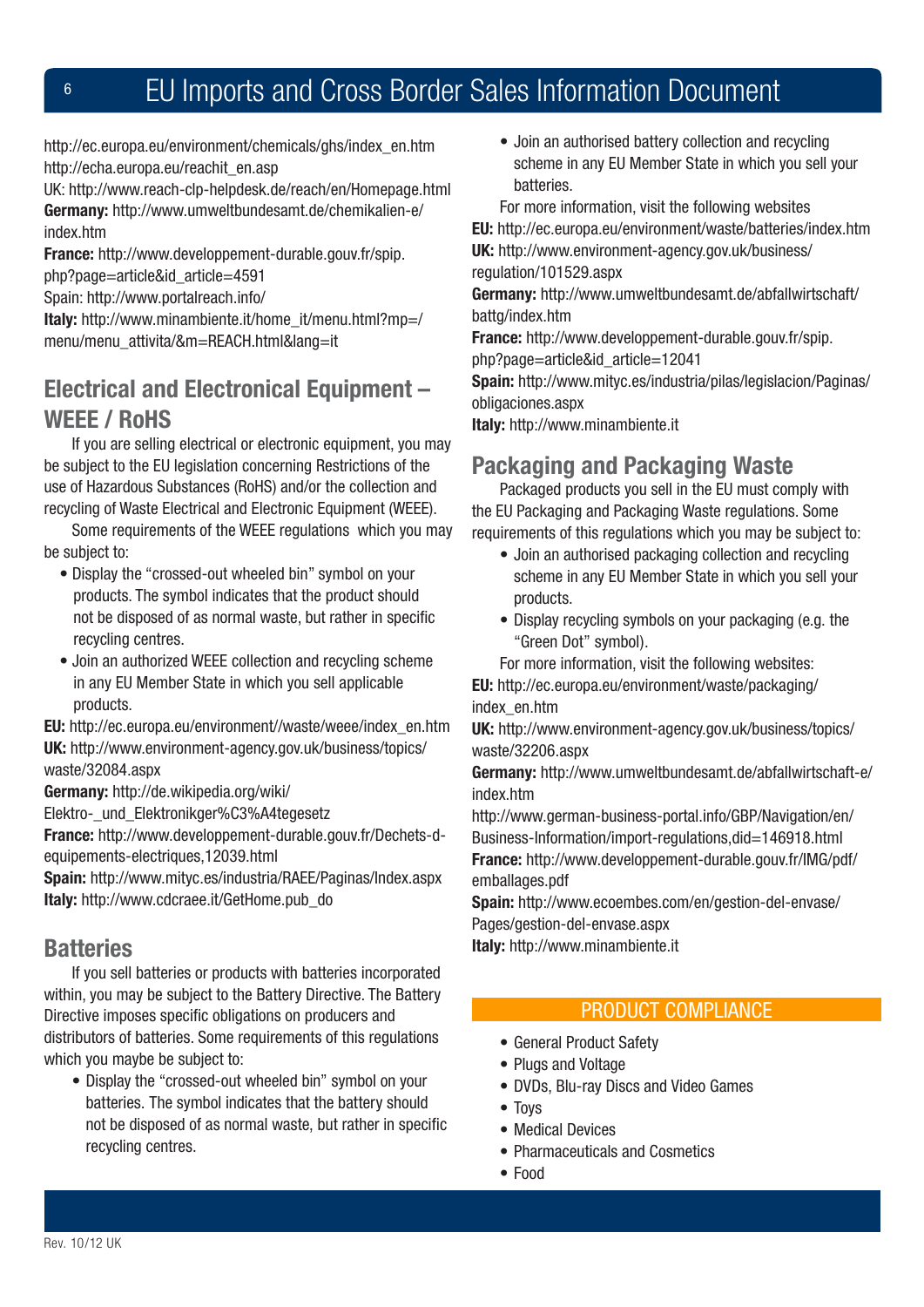# **General Product Safety**

The EU has specific regulations governing the safety of certain categories of products. If your product does not fall within one of these specific safety regulations it may still be subject to the EU General Product Safety Directive which imposes a general safety requirement on any product sold within the EU that is intended for consumers or likely to be used by them. For more information please see the following links. **EU:** [http://europa.eu/legislation\\_summaries/internal\\_market/](http://europa.eu/legislation_summaries/internal_market/single_market_for_goods/technical_harmonisation/l21253_en.htm) [single\\_market\\_for\\_goods/technical\\_harmonisation/](http://europa.eu/legislation_summaries/internal_market/single_market_for_goods/technical_harmonisation/l21253_en.htm) [l21253\\_en.htm](http://europa.eu/legislation_summaries/internal_market/single_market_for_goods/technical_harmonisation/l21253_en.htm)

**UK:** [http://www.businesslink.gov.uk/bdotg/action/layer?r.s=m&r.](http://www.businesslink.gov.uk/bdotg/action/layer?r.s=m&r.l1=1073858799&r.lc=en&r.l3=1074465347&r.l2=1074402480&topicId=1074465347&r.i=1074469539&r.t=RESOURCES) [l1=1073858799&r.lc=en&r.l3=1074465347&r.l2=1074402480&](http://www.businesslink.gov.uk/bdotg/action/layer?r.s=m&r.l1=1073858799&r.lc=en&r.l3=1074465347&r.l2=1074402480&topicId=1074465347&r.i=1074469539&r.t=RESOURCES) [topicId=1074465347&r.i=1074469539&r.t=RESOURCES](http://www.businesslink.gov.uk/bdotg/action/layer?r.s=m&r.l1=1073858799&r.lc=en&r.l3=1074465347&r.l2=1074402480&topicId=1074465347&r.i=1074469539&r.t=RESOURCES) **Germany:** [http://www.baua.de/de/Geraete-und-](http://www.baua.de/de/Geraete-und-Produktsicherheit/Geraete-und-Produktsicherheit.html http://www.bmelv.de/EN/ConsumerProtection/ProductSafety/product-safety_node.html)[Produktsicherheit/Geraete-und-Produktsicherheit.html](http://www.baua.de/de/Geraete-und-Produktsicherheit/Geraete-und-Produktsicherheit.html http://www.bmelv.de/EN/ConsumerProtection/ProductSafety/product-safety_node.html)

[http://www.bmelv.de/EN/ConsumerProtection/ProductSafety/](http://www.baua.de/de/Geraete-und-Produktsicherheit/Geraete-und-Produktsicherheit.html http://www.bmelv.de/EN/ConsumerProtection/ProductSafety/product-safety_node.html) [product-safety\\_node.html](http://www.baua.de/de/Geraete-und-Produktsicherheit/Geraete-und-Produktsicherheit.html http://www.bmelv.de/EN/ConsumerProtection/ProductSafety/product-safety_node.html)

**France:** [http://www.industrie.gouv.fr/pratique/qualite/direct/](http://www.industrie.gouv.fr/pratique/qualite/direct/direct-41.htm) [direct-41.htm](http://www.industrie.gouv.fr/pratique/qualite/direct/direct-41.htm)

[http://www.minefe.gouv.fr/directions\\_services/dgccrf/securite/](http://www.minefe.gouv.fr/directions_services/dgccrf/securite/alertes/signalement_produits.htm) [alertes/signalement\\_produits.htm](http://www.minefe.gouv.fr/directions_services/dgccrf/securite/alertes/signalement_produits.htm)

**Spain:** [http://www.consumo-inc.es/Seguridad/home.htm](http://www.consumo-inc.es/Seguridad/home.htm Italy: http://www.sviluppoeconomico.gov.it/) **Italy:** [http://www.sviluppoeconomico.gov.it/](http://www.consumo-inc.es/Seguridad/home.htm Italy: http://www.sviluppoeconomico.gov.it/)

# **Plugs and Voltage**

Countries in the EU use different types of plugs (e.g. the UK 3-pin rectangular plug and the continental European 2-pin round plug). In addition, products you import into the EU might work on a different voltage than in the EU. Please ensure that you comply with the regulations on plugs and voltage in any EU Member State in which you list your products. In particular, your customers should be able to safely use your products. **EU:** http://electricaloutlet.org/electricaloutlettable

**UK:** http://www.bis.gov.uk/files/file38628.pdf

**France:** [http://www.legifrance.gouv.fr/affichTexte.do;jsessionid](http://www.legifrance.gouv.fr/affichTexte.do;jsessionid=4E3DD88834D0274B90962FDC1C81606B.tpdjo13v_2?cidTexte=JORFTEXT000023619533&dateTexte=&oldAction=rechJO&categorieLien=id) [=4E3DD88834D0274B90962FDC1C81606B.tpdjo13v\\_2?cidText](http://www.legifrance.gouv.fr/affichTexte.do;jsessionid=4E3DD88834D0274B90962FDC1C81606B.tpdjo13v_2?cidTexte=JORFTEXT000023619533&dateTexte=&oldAction=rechJO&categorieLien=id) [e=JORFTEXT000023619533&dateTexte=&oldAction=rechJO&](http://www.legifrance.gouv.fr/affichTexte.do;jsessionid=4E3DD88834D0274B90962FDC1C81606B.tpdjo13v_2?cidTexte=JORFTEXT000023619533&dateTexte=&oldAction=rechJO&categorieLien=id) [categorieLien=id](http://www.legifrance.gouv.fr/affichTexte.do;jsessionid=4E3DD88834D0274B90962FDC1C81606B.tpdjo13v_2?cidTexte=JORFTEXT000023619533&dateTexte=&oldAction=rechJO&categorieLien=id)

**Spain:** http://www.otae.com/enchufes/index.php **Italy:** http://www.sviluppoeconomico.gov.it

# **DVDs, Blu-ray Discs and Video Games**

EU Member States may have mandatory age requirements for DVDs, Blu-ray discs and video games where you list your products (e.g. BBFC/PEGI in the UK and FSK/USK in Germany). You should also make sure that your DVDs and Blu-ray discs have the correct region code for the Member States in which you list your products. More information is available at the following links.

**EU:** http://en.wikipedia.org/wiki/DVD\_region\_code http://www.pegi.info/en/index/ **UK:** http://www.bbfc.co.uk/ **Germany:** [http://www.spio.de/index.asp?SeitID=2&Suchbegriff0](http://www.spio.de/index.asp?SeitID=2&Suchbegriff0=FSK&AnzahlSuchworte=1 http://www.usk.de/) [=FSK&AnzahlSuchworte=1](http://www.spio.de/index.asp?SeitID=2&Suchbegriff0=FSK&AnzahlSuchworte=1 http://www.usk.de/) [http://www.usk.de/](http://www.spio.de/index.asp?SeitID=2&Suchbegriff0=FSK&AnzahlSuchworte=1 http://www.usk.de/) **France:** [http://www.cnc.fr/web/fr/](http://www.cnc.fr/web/fr/activite-de-la-commission-de-classification) [activite-de-la-commission-de-classification](http://www.cnc.fr/web/fr/activite-de-la-commission-de-classification) **Spain:** [http://www.mcu.es/cine/CE/InfGeneral/](http://www.mcu.es/cine/CE/InfGeneral/InformacionGeneral.html) [InformacionGeneral.html](http://www.mcu.es/cine/CE/InfGeneral/InformacionGeneral.html) **Italy:** http://www.anica.it

#### **Toys**

The EU Toys Safety Directive requires, among others things, that it must be possible to use a toy without any danger to one's health or safety during the toy's foreseeable and normal period of use. You may also be required to place warnings on the products that specify the appropriate conditions and limitations of use. For more information, visit the following websites: **EU:** [http://europa.eu/legislation\\_summaries/internal\\_market/](http://europa.eu/legislation_summaries/internal_market/single_market_for_goods/technical_harmonisation/co0009_en.htm UK: http://www.bis.gov.uk/files/file11286.pdf) single\_market\_for\_goods/technical\_harmonisation/co0009 [en.htm UK: http://www.bis.gov.uk/files/file11286.pdf](http://europa.eu/legislation_summaries/internal_market/single_market_for_goods/technical_harmonisation/co0009_en.htm UK: http://www.bis.gov.uk/files/file11286.pdf) **Germany:** [http://www.bmelv.de/SharedDocs/Standardartikel/EN/](http://www.bmelv.de/SharedDocs/Standardartikel/EN/ConsumerProtection/Childrens-Toys.html) [ConsumerProtection/Childrens-Toys.html](http://www.bmelv.de/SharedDocs/Standardartikel/EN/ConsumerProtection/Childrens-Toys.html) [http://www.bmelv.de/DE/Verbraucherschutz/Produktsicherheit/](http://www.bmelv.de/DE/Verbraucherschutz/Produktsicherheit/Spielzeugsicherheit/spielzeugsicherheit_node.html Spain: http://www.aefj.es/aefj/) [Spielzeugsicherheit/spielzeugsicherheit\\_node.html Spain: http://](http://www.bmelv.de/DE/Verbraucherschutz/Produktsicherheit/Spielzeugsicherheit/spielzeugsicherheit_node.html Spain: http://www.aefj.es/aefj/) [www.aefj.es/aefj/](http://www.bmelv.de/DE/Verbraucherschutz/Produktsicherheit/Spielzeugsicherheit/spielzeugsicherheit_node.html Spain: http://www.aefj.es/aefj/)

**France:** [http://www.minefe.gouv.fr/directions\\_services/dgccrf/](http://www.minefe.gouv.fr/directions_services/dgccrf/documentation/publications/depliants/jouets.pdf) [documentation/publications/depliants/jouets.pdf](http://www.minefe.gouv.fr/directions_services/dgccrf/documentation/publications/depliants/jouets.pdf)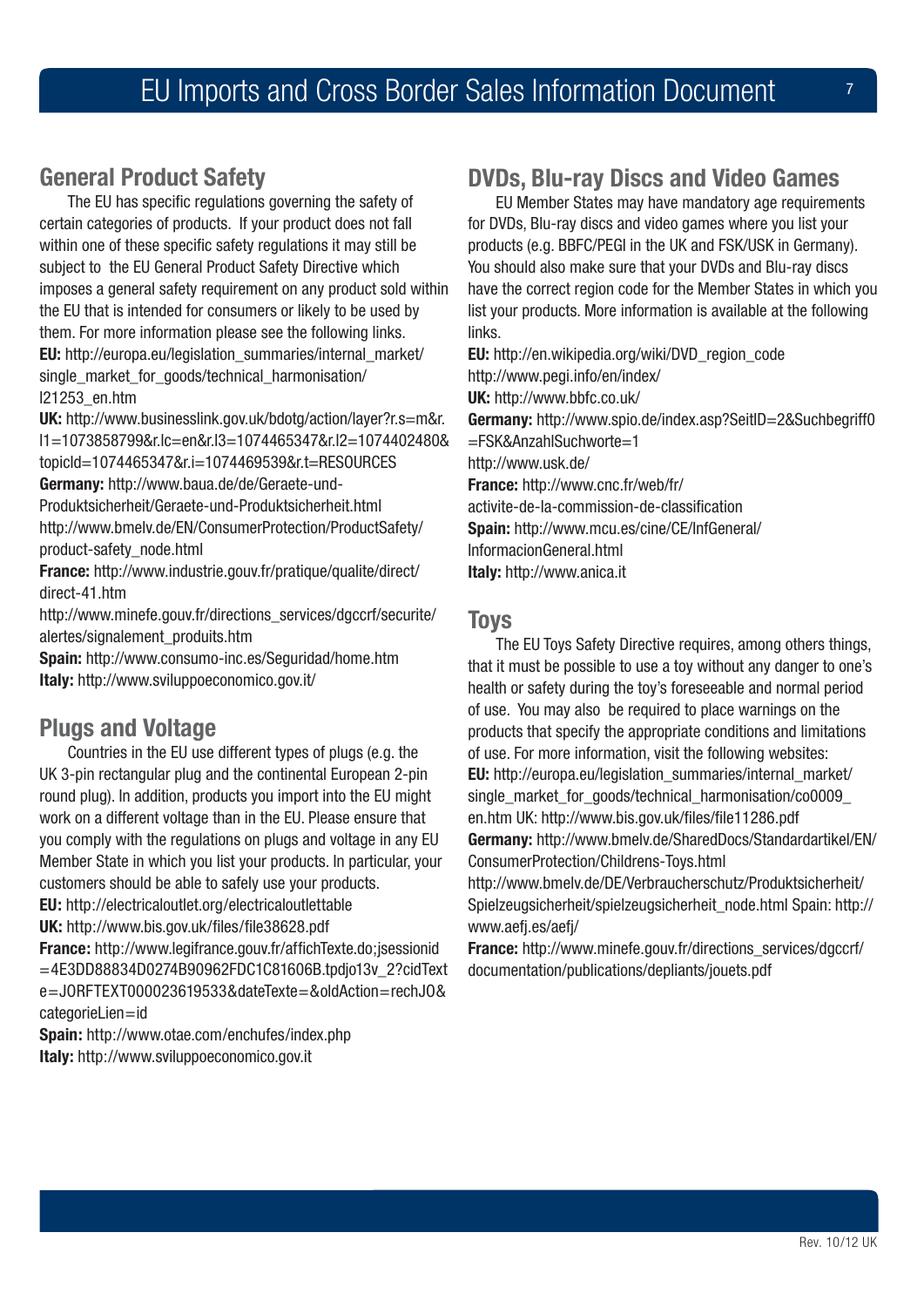# **Medical Devices**

Medical devices range from simple products like bandages to the most sophisticated life-supporting products. If your product is considered a medical device, you may be subject to the EU Medical Devices Directive. The Directive requires, among other things, that medical devices shall not compromise the safety and health of patients, or users and other persons when properly implanted, maintained and used.

**EU:** [http://europa.eu/legislation\\_summaries/internal\\_market/](http://europa.eu/legislation_summaries/internal_market/single_market_for_goods/technical_harmonisation/l21010b_en.htm) [single\\_market\\_for\\_goods/technical\\_harmonisation/l21010b\\_](http://europa.eu/legislation_summaries/internal_market/single_market_for_goods/technical_harmonisation/l21010b_en.htm) [en.htm](http://europa.eu/legislation_summaries/internal_market/single_market_for_goods/technical_harmonisation/l21010b_en.htm) 

[http://ec.europa.eu/health/medical-devices/index\\_en.htm](http://europa.eu/legislation_summaries/internal_market/single_market_for_goods/technical_harmonisation/l21010b_en.htm) **UK:** [http://www.businesslink.gov.uk/bdotg/action/detail?itemId=](http://ec.europa.eu/health/medical-devices/index_en.htm) [1077966541&type=RESOURCES](http://ec.europa.eu/health/medical-devices/index_en.htm)

**Germany:** http://www.bfarm.de/DE/BfArM/BfArM-node.html **France:** http://www.afssaps.fr/?UserSpace=default **Italy:** [http://www.salute.gov.it/dispositivi/paginainternasf.](http://www.salute.gov.it/dispositivi/paginainternasf.jsp?id=1058)  $isp?id=1058$ 

# **Pharmaceuticals and Cosmetics**

Pharmaceuticals and cosmetics are subject to various regulations in the EU, including special labelling and packaging requirements. The regulations are only partially harmonised. For example, a product may be sold over-the-counter in some EU Member States, while in others it may only be legally sold in pharmacies. For more information see the following links: **EU:** [http://europa.eu/legislation\\_summaries/internal\\_market/](http://europa.eu/legislation_summaries/internal_market/single_market_for_goods/pharmaceutical_and_cosmetic_products/index_en.htm) single\_market\_for\_goods/pharmaceutical\_and\_cosmetic [products/index\\_en.htm](http://europa.eu/legislation_summaries/internal_market/single_market_for_goods/pharmaceutical_and_cosmetic_products/index_en.htm) 

[http://ec.europa.eu/consumers/sectors/cosmetics/index\\_en.htm](http://europa.eu/legislation_summaries/internal_market/single_market_for_goods/pharmaceutical_and_cosmetic_products/index_en.htm) **UK:** http://www.mhra.gov.uk/index.htm

**Germany:** http://www.bfarm.de/DE/BfArM/BfArM-node.html

**France:** http://www.afssaps.fr/?UserSpace=default **Spain:** [http://www.msc.es/organizacion/sns/planCalidadSNS/](http://www.msc.es/organizacion/sns/planCalidadSNS/home.htm) [home.htm](http://www.msc.es/organizacion/sns/planCalidadSNS/home.htm)

**Italy:** [http://www.salute.gov.it/dispositivi/paginainternasf.](http://www.salute.gov.it/dispositivi/paginainternasf.jsp?id=1058) [jsp?id=1058](http://www.salute.gov.it/dispositivi/paginainternasf.jsp?id=1058)

# **Food**

Food and food products are subject to many regulations in the EU. EU food regulations in particular aim at establishing and controlling high quality standards for food and food product hygiene, animal health and welfare, plant health and preventing the risk of contamination from external substances.

EU food regulations include, among many other things, the following:

- Specifying rules on appropriate labelling for food products. Often product labelling is required to be in the language of the EU Member State where the product is sold.
- Establishing mandatory refund and recycling schemes for beverage packaging in several EU member states. You find more information at the following links.

**EU:** [http://europa.eu/legislation\\_summaries/food\\_safety/](http://europa.eu/legislation_summaries/food_safety/index_en.htm) [index\\_en.htm](http://europa.eu/legislation_summaries/food_safety/index_en.htm)

http://ec.europa.eu/food/international/trade/index\_en.htm http://www.efsa.europa.eu/en/aboutefsa.htm

**UK:** http://www.food.gov.uk/

**Germany:** [http://www.bmelv.de/EN/Food/food\\_node.html;jsessio](http://www.bmelv.de/EN/Food/food_node.html;jsessionid=B323B68A4B03103569BD88856049AB8B.2_cid154 http://www.bll.de/themen/kennzeichnung/kennzeichnung.html) [nid=B323B68A4B03103569BD88856049AB8B.2\\_cid154 http://](http://www.bmelv.de/EN/Food/food_node.html;jsessionid=B323B68A4B03103569BD88856049AB8B.2_cid154 http://www.bll.de/themen/kennzeichnung/kennzeichnung.html) [www.bll.de/themen/kennzeichnung/kennzeichnung.html](http://www.bmelv.de/EN/Food/food_node.html;jsessionid=B323B68A4B03103569BD88856049AB8B.2_cid154 http://www.bll.de/themen/kennzeichnung/kennzeichnung.html) **Spain:** http://www.alimentacion.es/es/ **France:** http://www.anses.fr/

**Disclaimer**: Please obtain expert advice (e.g. from legal counsel, tax/customs advisers, etc.) before listing any product on one of Amazon's EU marketplace platforms or selling any product cross-border within the EU. This page by no means constitutes or substitutes for such expert advice. You should not rely on the information provided in this page, which may be incomplete, inaccurate or outdated. It remains your sole responsibility to comply with any EU and EU Member State laws as well as any obligations towards Amazon.